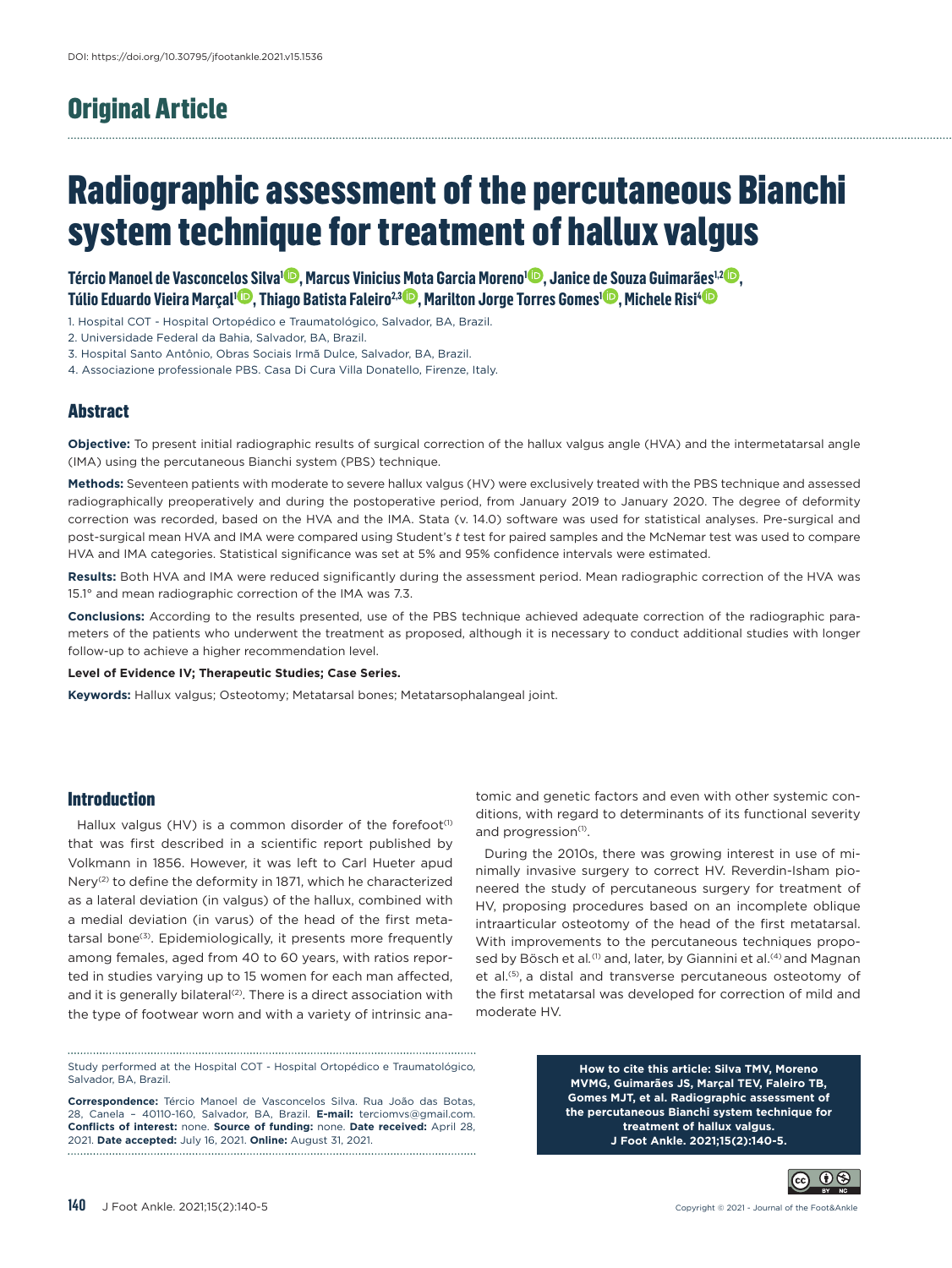Countless procedures, with different surgical approaches and fixation hardware<sup>(6)</sup> are described in the global literature for surgical treatment of this condition. The share the common objectives of correcting the inherent deformities that cause HV, improving pain and foot function, achieving low rates of relapse(1-3,6-9), reducing operating time, and enabling the procedure to be performed bilaterally in a single operating session<sup>(8,10)</sup>. In this context, the objective of the present study is to present the radiographic results of surgical correction of moderate and severe hallux valgus, using the percutaneous Bianchi system (PBS), which is a technique that employs a complete, extra-articular, nonlinear, distal osteotomy of the first metatarsal<sup>(6)</sup>.

#### **Methods**

This study was approved by the Human Research Ethics Committee. This was a retrospective observational study with a case series design, conducted at a private orthopedics and traumatology clinic.

After each patient had read and signed the free and informed consent form (TCLE) agreeing to participate in the study, data collection was begun. Patients included in this study were all managed by the same surgical team, comprising a lead surgeon and an assistant surgeon, both of whom were orthopedists and specialists in foot and ankle surgery, and all patients exclusively underwent surgical treatment with the percutaneous PBS technique. Preoperative and postoperative radiographic examinations were analyzed for a 12-month period spanning January 2019 to January 2020, in addition to data collection via electronic medical records.

Inclusion criteria were as follows: patients over the age of 18 years, with moderate to severe HV, subjected to the PBS technique only, with persistent pain and deformities, which had not improved in response to conservative measures (changing footwear, physiotherapy, and others) for a minimum of 6 months. The exclusion criteria were: patients who had rigidity of the first metatarsophalangeal joint, rheumatoid arthritis or other inflammatory conditions, patients with diabetes, neurological disorders, hypermobility of the first tarsometatarsal joint, patients who needed an Akin osteotomy for correction of interphalangeal hallux valgus, and patients who had previously undergone some type of surgical procedure on the hallux.

X-ray images were acquired using the technique described by Tanaka et al.<sup>(11)</sup>, in which the patients are positioned standing on the film, obtaining a weightbearing anteroposterior view. These images were used to measure the hallux valgus angle (HVA) and the intermetatarsal angle (IMA), measured between the 1st and 2nd metatarsals, as recommended by the American Orthopedic Foot and Ankle Society (AOFAS)<sup>(4)</sup>. The HVA is the angle formed by the axis of the proximal phalanx and the axis of the first metatarsal. The IMA is the angle formed by the axes of the first and second metatarsals.

All of the procedures and measurements were performed by the lead surgeon, using the standard PBS operating technique. It should be noted that all patients underwent the same postoperative protocol.

With the aid of Stata (v. 14.0) software, statistical analyses were conducted with descriptive tests, such as calculation of means and standard deviations, to describe the study population. Mean HVA and IMA before and after execution of the PBS technique were compared using Student's *t* test for paired samples, while Student's *t* test for independent samples was used to analyze the effects of age and left vs. right foot on reduction of measurements, with the objective of comparing the reduction in mean angles in different age ranges and different side feet (mean differences). The hypothesis of normality was confirmed using the Komogorov-Smirnov test. The McNemar test was used to compare HVA and IMA categories, before and after surgery. The level of statistical significance adopted for analysis was 5% and 95% confidence intervals were estimated.

#### **Operating technique**

With the patient supine, under spinal anesthesia or peripheral block, without a pneumatic tourniquet, the foot was positioned around 20 cm beyond the edge of the operating table.

A Beaver scalpel blade was used to make an approximately 2mm incision in the dorsal skin, lateral of the first metatarsophalangeal joint. This incision was used to perform a partial capsulotomy and tenotomy of the hallux adductor tendon, to enable displacement of the head of the first metatarsal and, as a result, varus reduction of the hallux.

A second incision, of 4-5mm, was then made in the skin slightly proximal and plantar of the head of the metatarsal, on the medial side. Capsulotomy of the first metatarsophalangeal joint of the subjacent bone was then conducted, using a "windshield wiper" action<sup>(8)</sup> and, via the same approach, a medial exostectomy was conducted using a Wedge burr (4.1 x 13mm). The exostectomy produces a toothpaste-like mixture consisting of bone residues and blood, which was eliminated via the incision by manual expression $(8)$ . It should be emphasized that all of these stages are performed with radioscopic control. The same medial approach was then used to conduct the extra-articular osteotomy of the first metatarsal, using a straight Shannon burr (2 x 12 mm), with dorsal subcapital and slightly oblique alignment in relation to the longitudinal/coronal axis of the first metatarsal<sup>(6)</sup>, taking care not to complete the first cut, to maintain lateral cortical bone.

Later, the dorsal cortical was osteotomized with a distal- -to-proximal action in the sagittal plane, enabling the head of the first metatarsal to be slightly shortened and displaced into a slightly more plantar position. In a final action, the lateral cortical bone was severed with a slightly more oblique cut in the coronal plane, leaving a small step in the lateral border, which helps to stabilize the head of the first metatarsal, maintaining the correction. It is important to point out that the osteotomy can be displaced by up to 90% of the diameter of the diaphysis of the metatarsal, recentralizing the sesamoids and realigning the first ray<sup>(8)</sup>. No osteosynthesis materials were used. During exostectomy and osteotomy, the bone was irrigated with saline solution to reduce the risk of thermal necrosis(6).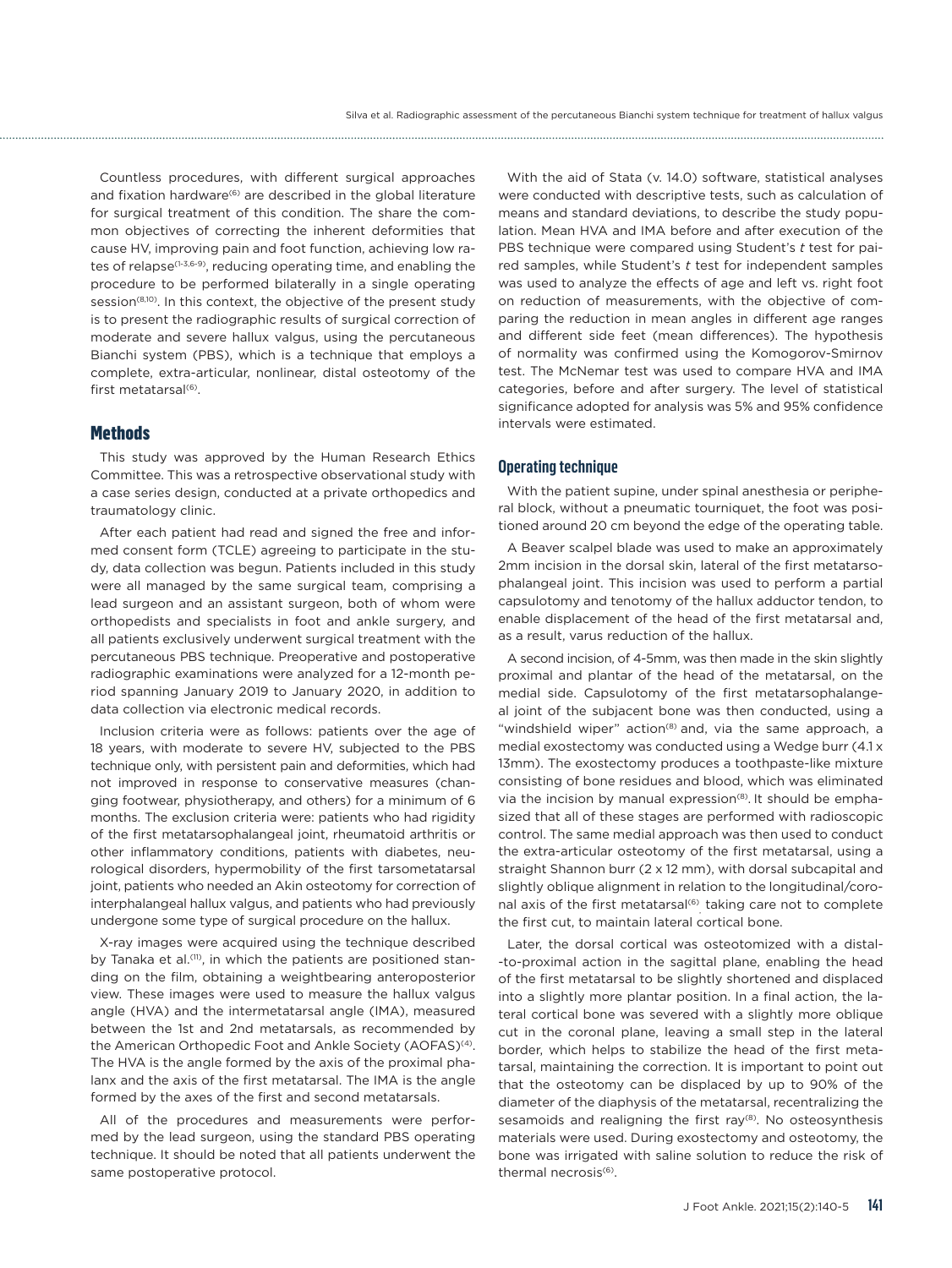After the desired correction had been achieved, an appropriate dressing was applied, consisting of protective bandaging around the hallux which, when correctly positioned, avoids over-correction. The dressing was changed 3 weeks after the surgical procedure and kept in place for a total of 6 weeks, or until formation of signs of consolidation were visible on X-rays<sup>(8)</sup>. Patients were permitted to walk immediately, from the first postoperative day onwards, depending on tolerance, wearing appropriate footwear with a flat and rigid sole<sup>(5)</sup>.

### **Results**

# **Profile of participants and assessment of the PBS technique**

A total of 19 patients with moderate to severe HV were selected for the study, two of whom were excluded because they underwent osteotomy of the proximal phalanx of the hallux (Akin osteotomy). All of the 17 patients included were women, with a mean age of  $51.1 \pm 13.5$  years, ranging from 22 to 66 years. Seven of them were over the age of 60 (41.2%). In terms of laterality, nine underwent surgery on the right foot and eight on the left. There were no cases of bilateral surgery (Table 1).

The radiographic analysis was conducted using preoperative images and images from 12 months after surgery. Standard weightbearing anteroposterior and lateral X-rays were used. The HVA and IMA were analyzed. The HVA was categorized as mild (15 - 20 $^{\circ}$ ), moderate (21 - 39 $^{\circ}$ ), or severe ( $\geq$  40 $^{\circ}$ ) and the IMA was categorized as mild (9 – 11°), moderate (12 – 17°), or severe  $(≥18°)^{(4)}$  (Figure 1).

On the basis of their HVA, 76.4% of cases were classified as severe preoperatively. At 12 postoperative months, all patients had HVA measurements less than 15°, which was a statistically significant difference. The same was observed in relation to the IMA, for which 76.4% of the patients were classified as moderate. After 12 months, sixteen patients had IMA measurements less than 9° and just one patient had an IMA of 9°, classified as mild (Table 2). A reduction in the degree of hallux valgus was observed after the surgical procedures.

Comparing the HVA measurements before the intervention and 12 months afterwards, a statistically significant reduction was observed after use of the PBS technique (p<0.001) (Figure 2). The patients exhibited mean scores of  $22.9 \pm 4.1$ preoperatively, which reduced to 7.8 ± 2.7 during the postoperative period, i.e., there was a mean reduction of 15.1° (95%CI: 13.2 to 17.0). A similar result was observed in the analysis of IMA measurements, in which the mean reduction was 7.3° (95%CI: 5.9 to 8.7), which is a statistically significant difference (p<0.001). The mean preoperative angle was 13  $\pm$ 2.2, reducing to  $5.7 \pm 1.5$  after surgery (Table 3). Figure 3 illustrates HV before and 12 months after the surgical procedure.



**Figure 1.** Anteroposterior X-ray showing correction of the hallux valgus angle – Preoperative (left); and 12 months after surgery (right).

**Table 1.** Characteristics at the initial assessment of patients with hallux valgus treated with the PBS technique

| <b>Characteristics</b>     | <b>Statistic</b>      |
|----------------------------|-----------------------|
| Number of subjects         | 17 patients           |
| Sex                        |                       |
| Female                     | 17 (100%)             |
| Age                        |                       |
| Mean $\pm$ SD              | $51.1 \pm 13.5$ years |
| Minimum - Maximum          | $22 - 66$ years       |
| Age group                  |                       |
| <60 years                  | 10 (58.8%)            |
| 60 years or over           | 7(41.2%)              |
| Foot operated (laterality) |                       |
| Right                      | 9(52.9%)              |
| Left                       | 8(47.1%)              |
| <b>Bilateral</b>           | 0(0%)                 |

**Table 2.** Comparison of valgus categories based on the hallux valgus angle and the angle between the first and second metatarsals, before and after intervention, in patients with hallux valgus treated with the PBS technique

| <b>Measurements</b>                               | <b>Preoperative</b> | <b>Postoperative</b> | p-value <sup>a</sup> |
|---------------------------------------------------|---------------------|----------------------|----------------------|
| Hallux valgus angle                               |                     |                      |                      |
| Mild $(< 20°)$                                    | $0(0\%)$            | 17 (100%)            | < 0.001              |
| Moderate $(20 \text{ to } 40^{\circ})$            | 4 (23.6%)           | $0(0\%)$             |                      |
| Severe (>40°)                                     | 13 (76.4%)          | $0(0\%)$             |                      |
| Angle between the first<br>and second metatarsals |                     |                      |                      |
| Mild $(\leq 11^{\circ})$                          | 2(11.8%)            | 17 (100%)            | < 0.001              |
| Moderate (11 to 16°)                              | 13 (76.4%)          | $0(0\%)$             |                      |
| Severe $($ >16 $\circ$ )                          | 2(11.8%)            | $0(0\%)$             |                      |
| <sup>a</sup> McNemar test                         |                     |                      |                      |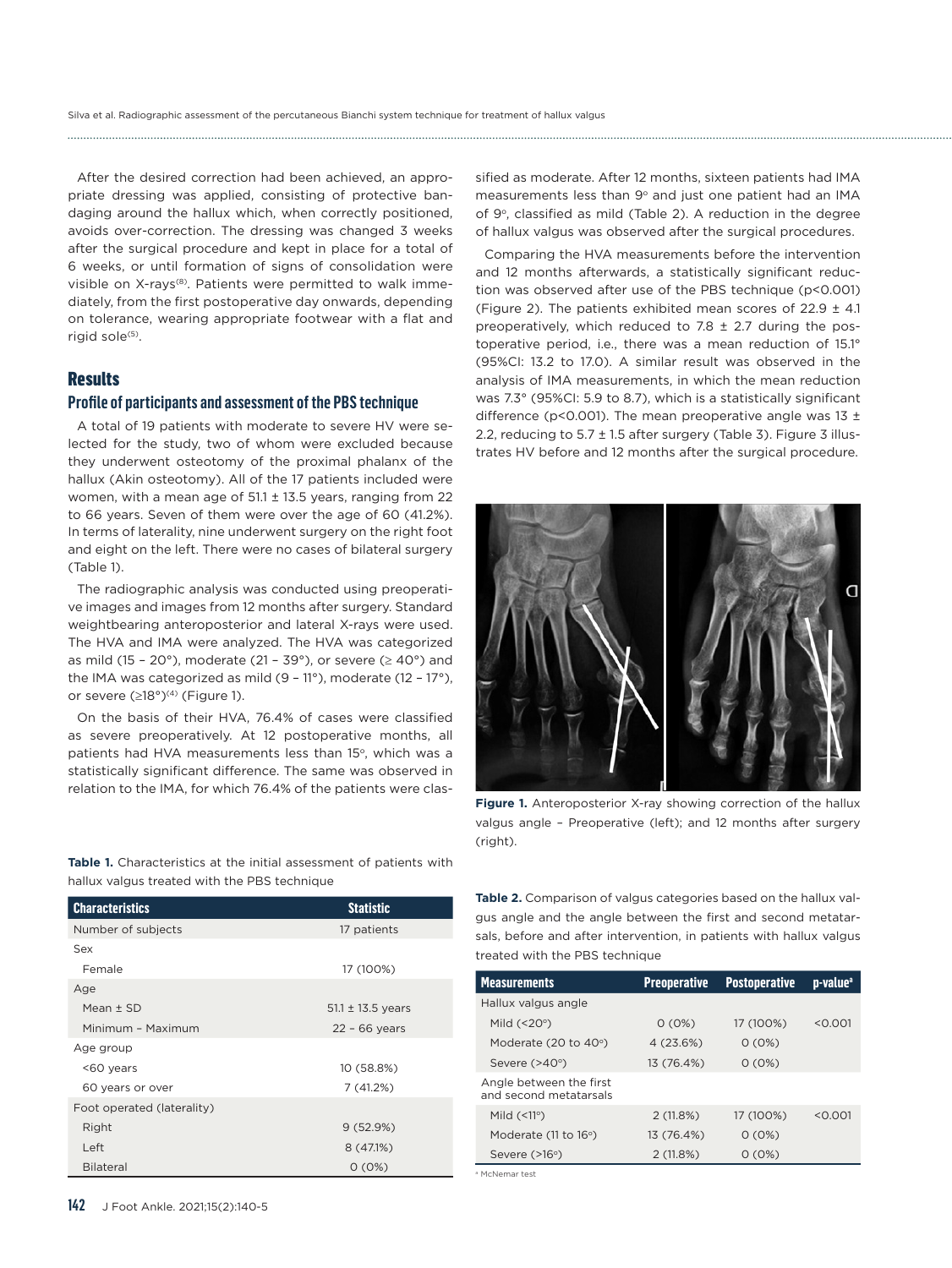

**Figure 2.** Anteroposterior X-ray showing correction of the intermetatarsal angle – Preoperative (left); and 12 months after surgery (right).

Table 3. Comparison of measurements of the hallux valgus angle and the angle between the first and second metatarsals, before and after intervention, in patients with hallux valgus treated with the PBS technique

| <b>Measurements</b>                                                        | <b>Preoperative</b> | <b>Postoperative</b> | <b>Mean reduction</b><br>during the<br><i>postoperative</i><br>period (95%Cl) | <b>p</b> -value |
|----------------------------------------------------------------------------|---------------------|----------------------|-------------------------------------------------------------------------------|-----------------|
| Hallux valgus<br>angle (in<br>degrees)                                     | $22.9 \pm 4.1$      | $7.8 \pm 2.7$        | 15.1 (13.2 to 17.0) < 0.001                                                   |                 |
| Angle<br>between<br>the first<br>and second<br>metatarsals<br>(in degrees) | $13.0 \pm 2.2$      | $5.7 \pm 1.5$        | 7.3 (5.9 to 8.7)                                                              | < 0.001         |



**Figure 3.** Images illustrating presence of hallux valgus (left); and the result 12 months after the surgical procedure (right).

Table 4 shows the effects of age on reduction of the HVA and IMA angles in this patient sample. The results demonstrated that age group had no statistically significant effect on angle reduction after execution of the PBS technique. It was observed that the mean HVA reduction among patients less than 60 years old was 16° and the reduction among patients over the age of 60 was 13.9°, but this was not a significant difference (p=0.246). With regard to the IMA, the reduction among patients less than 60 years old was 6.8° and the reduction among patients over the age of 60 was 8°, which was also a non-significant difference (p=0.365).

#### **Complications**

One patient had an IMA measuring 9° 12 months after surgery (classified as a mild deformity). Complications such as relapses to moderate or severe grades, postoperative infections, hallux varus, avascular necrosis, pseudoarthritis, or malunion of the first metatarsal were not observed in the radiographic assessments during the follow-up period.

# **Discussion**

Over recent years, there has been an exponential increase in studies investigating percutaneous HV surgery. There is a growing body of evidence in the literature suggesting that percutaneous HV surgery is safe and reliable<sup>(6)</sup>.

**Table 4.** Comparison of measurements of the hallux valgus angle and the angle between the first and second metatarsals, before and after intervention, in patients with hallux valgus treated with the PBS technique, stratified by age and side operated (laterality)

| <b>Measurements</b>                                         |                                  | <b>Preoperative Postoperative</b> | <b>Mean reduction</b><br>during the<br>postoperative<br>period | p-value <sup>a</sup> |  |  |
|-------------------------------------------------------------|----------------------------------|-----------------------------------|----------------------------------------------------------------|----------------------|--|--|
|                                                             | Hallux valgus angle (in degrees) |                                   |                                                                |                      |  |  |
| Age group                                                   |                                  |                                   |                                                                | 0.246                |  |  |
| <60 years                                                   | $23.0 + 4.3$                     | $7.0 + 2.3$                       | 16.0 (13.7 to 18.3)                                            |                      |  |  |
| 60 years or<br>over                                         | $22.9 + 4.1$                     | $9.0 + 3.0$                       | 13.9 (10.1 to 17.6)                                            |                      |  |  |
| Laterality                                                  |                                  |                                   |                                                                | 0.365                |  |  |
| Right                                                       | $22.1 + 4.1$                     | $7.8 + 3.2$                       | 14.3 (11.8 to 16.9)                                            |                      |  |  |
| Left                                                        | $23.9 + 4.1$                     | $7.9 + 2.2$                       | 16.0 (12.6 to 19.4)                                            |                      |  |  |
| Angle between the first and second metatarsals (in degrees) |                                  |                                   |                                                                |                      |  |  |
| Age group                                                   |                                  |                                   |                                                                | 0.390                |  |  |
| <60 years                                                   | $12.7 + 2.2$                     | $5.9 + 1.7$                       | 6.8 (4.6 to 9.0)                                               |                      |  |  |
| 60 years or<br>over                                         | $13.4 + 2.2$                     | $5.4 + 1.3$                       | 8.0 (5.9 to 10.1)                                              |                      |  |  |
| Laterality                                                  |                                  |                                   |                                                                | 0.653                |  |  |
| Right                                                       | $13.0 \pm 2.2$                   | $6.0 \pm 1.5$                     | 7.0 (4.8 to 9.2)                                               |                      |  |  |
| Left                                                        | $13.0 \pm 2.3$                   | $5.4 \pm 1.6$                     | 7.6 (5.4 to 9.9)                                               |                      |  |  |

a Comparison of postoperative mean differences between groups.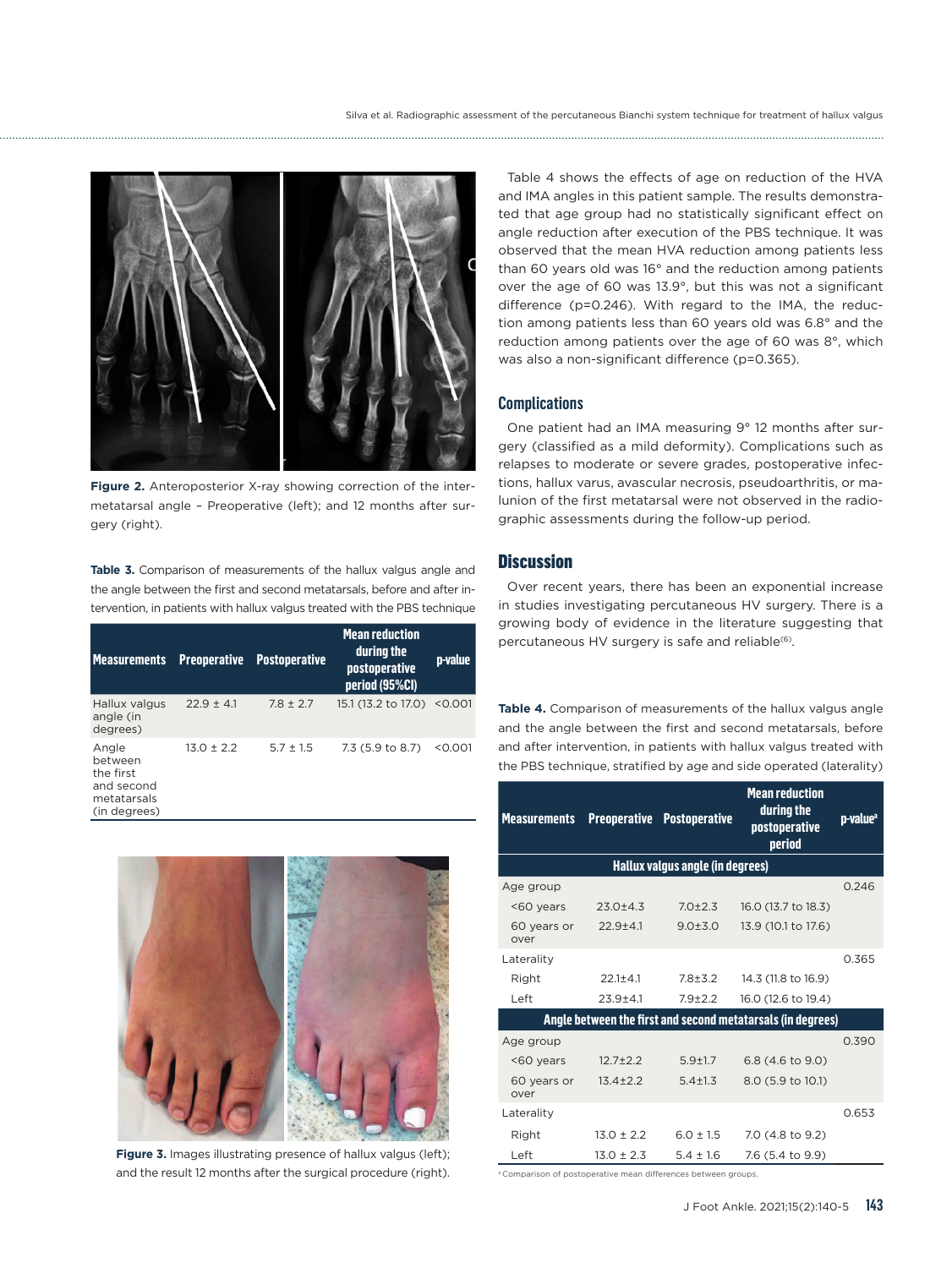The PBS technique differs from other percutaneous techniques in terms of the characteristics of the first metatarsal osteotomy, which is complete and extra-articular, offering better protection of the blood supply to the head of the metatarsal<sup>(3)</sup>. Although it does not involve use of the hardware generally used in other minimally invasive techniques, the PBS technique does demand use of radiation, with fluoroscopic images, to view correction of the deformity. Appropriate planning, an experienced surgeon, and correct technical execution are therefore essential to reduce exposure<sup>(12)</sup>.

In the PBS, the intrinsic stability of the osteotomy and the postoperative dressing are the two most important elements that maintain correction of the deformity.

This study demonstrates that the PBS technique was capable of correcting moderate and severe HV deformities, enabling correction of the two most important radiographic parameters: the hallux valgus angle and the intermetatarsal angle (HVA and IMA).

In 2016, Biz et al.<sup>(9)</sup> assessed radiographic and functional results in patients with mild to severe HV who were treated with the Reverdin-Isham technique and Akin osteotomy, with a 48-month follow-up period. In that study, the HVA was reduced from 26.4° to 12.3° at the assessment 3 months after surgery, and to a mean of 13.9° at the last follow-up assessment, while the IMA was reduced from 12.9° to 9.0°.

In 2018, Liuni et al.<sup>(6)</sup> evaluated the PBS technique and observed better HVA and IMA correction, even in more severe deformities. Mean HVA reduced from 34° to 9.3° at 2 months and to 10.6° at the 38-month assessment, with an increase of just 1.3° from the 2-month follow-up assessment to the last follow-up assessment. In turn, mean IMA reduced from 13.5° to 8° at the 2-month postoperative assessment and then to 8.5° at the last follow-up assessment, with a 0.5° correction loss from the 2-month follow-up assessment to the last follow-up assessment at 38 months.

The results observed in this study corroborate the literature and demonstrate adequate correction of the HVA and the IMA using the PBS technique. It was observed that radiographic angle correction was maintained up to 12 months after surgery, with no relapse to moderate or severe deformity.

The most important limitation of this study is the lack of a control group, which is an indispensable factor for comparison of results with those of traditional surgical techniques. The small number of patients is considered another limitation, since a larger cohort could have enabled stratification into groups to better analyze the efficacy of this technique. Additionally, the following radiographic parameters were not analyzed: measurements taken with a lateral view and weightbearing, the position of sesamoids in the AP view with weightbearing, and shortening of the first metatarsal in the AP view with weightbearing. There was also no analysis of clinical assessments of amplitude of metatarsophalangeal joint movement. The follow-up period of our series is relatively short (12 months), in particular for assessment of HV relapse.

#### **Conclusions**

The characteristics that should encourage use of the PBS technique are its minimally invasive character, the low incidence of complications, elimination of use of hardware for fixation, early mobilization with weightbearing, and minimal surgical scarring. According to the results presented, use of this technique achieved adequate radiographic correction of symptomatic HV classified as moderate to severe. The results were maintained up to the assessment performed 12 months after surgery. Notwithstanding, controlled and randomized studies with longer follow-up are needed to improve the recommendation level for the technique.

**Authors' contributions**: TMVS \*([https://orcid.org/0000-0001-8764-8560\)](https://orcid.org/0000-0001-8764-8560) Conceived and planned the activities that gave rise to the study, wrote the article, participated in the review process, approved the final version; MVMGM \*[\(https://orcid.org/0000-0002-7320-9628\)](https://orcid.org/0000-0002-7320-9628) Participated in the review process, approved the final version; JSG \*(<https://orcid.org/0000-0001-5996-6641>) Participated in the review process, approved the final version; TEVM \*[\(https://orcid.org/0000-0002-9162-5908\)](https://orcid.org/0000-0002-9162-5908) Participated in the review process, approved the final version; TBF \*[\(https://orcid.org/0000-0002-6122-](https://orcid.org/0000-0002-6122-3609) [3609\)](https://orcid.org/0000-0002-6122-3609) Participated in the review process, approved the final version; MJTG \*(<https://orcid.org/0000-0003-4068-2598>) Participated in the review process, approved the final version; MR \*[\(https://orcid.org/0000-0001-7683-7470](https://orcid.org/0000-0001-7683-7470)) Participated in the review process, approved the final version. All authors read and approved the final manuscript. \*ORCID (Open Researcher and Contributor ID) **D** 

# References

- 1. Bösch P, Wanke S, Legenstein R. Hallux valgus correction by the method of Bösch: a new technique with a seven-to-ten-year follow-up. Foot Ankle Clin. 2000;5(3):485-98.
- 2. Nery CAS. Hallux valgus. Rev Bras Ortop. 2001;36(6):183-200.
- 3. Chan CX, Gan JZ, Chong HC, Rikhraj Singh I, Ng SYC, Koo K. Two year outcomes of minimally invasive hallux valgus surgery. Foot Ankle Surg. 2019;25(2):119-26.
- 4. Giannini S, Ceccarelli F, Bevoni R, Vannini F. Hallux valgus surgery: the minimally invasive bunion correction (SERI). Tech Foot Ankle Surg. 2003;2(1):11–20.
- 5. Magnan B, Pezzè L, Rossi N, Bartolozzi P. Percutaneous distal metatarsal osteotomy for correction of hallux valgus. J Bone Joint Surg Am. 2005;87(6):1191-9.
- 6. Liuni FM, Berni L, Fontanarosa A, Cepparulo R, Guardoli A, Pellegrini A, et al. Hallux valgus correction with a new percutaneous distal osteotomy: Surgical technique and medium term outcomes. Foot Ankle Surg. 2020;26(1):39-46.
- 7. Lucattelli G, Catani O, Sergio F, Cipollaro L, Maffulli N. Preliminary Experience With a Minimally Invasive Technique for Hallux Valgus Correction With No Fixation. Foot Ankle Int. 2020;41(1):37-43.